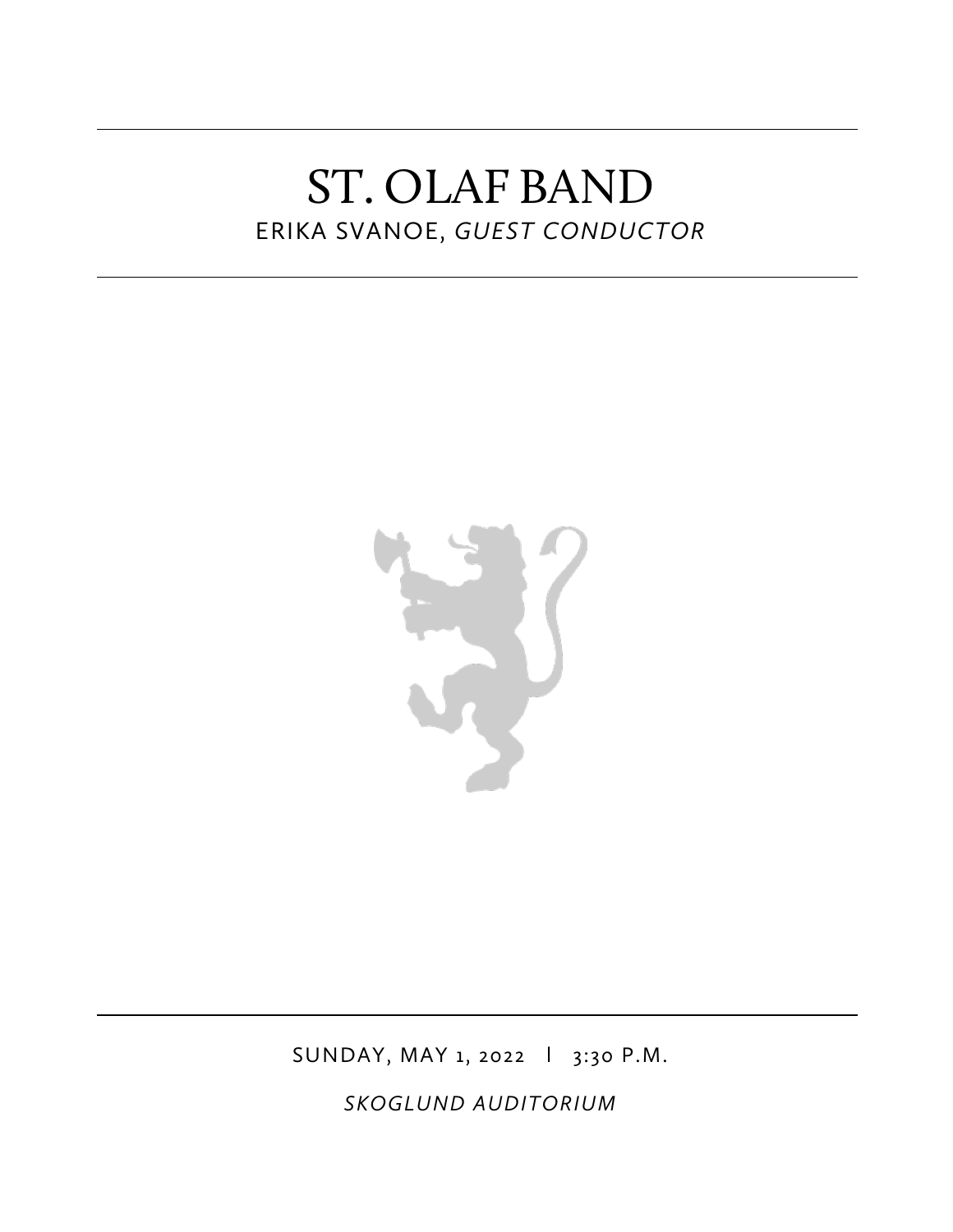Please silence your cell phone or other personal communication device. Unauthorized photography or video/audio recording is prohibited. This concert is archived at http://www.stolaf.edu/multimedia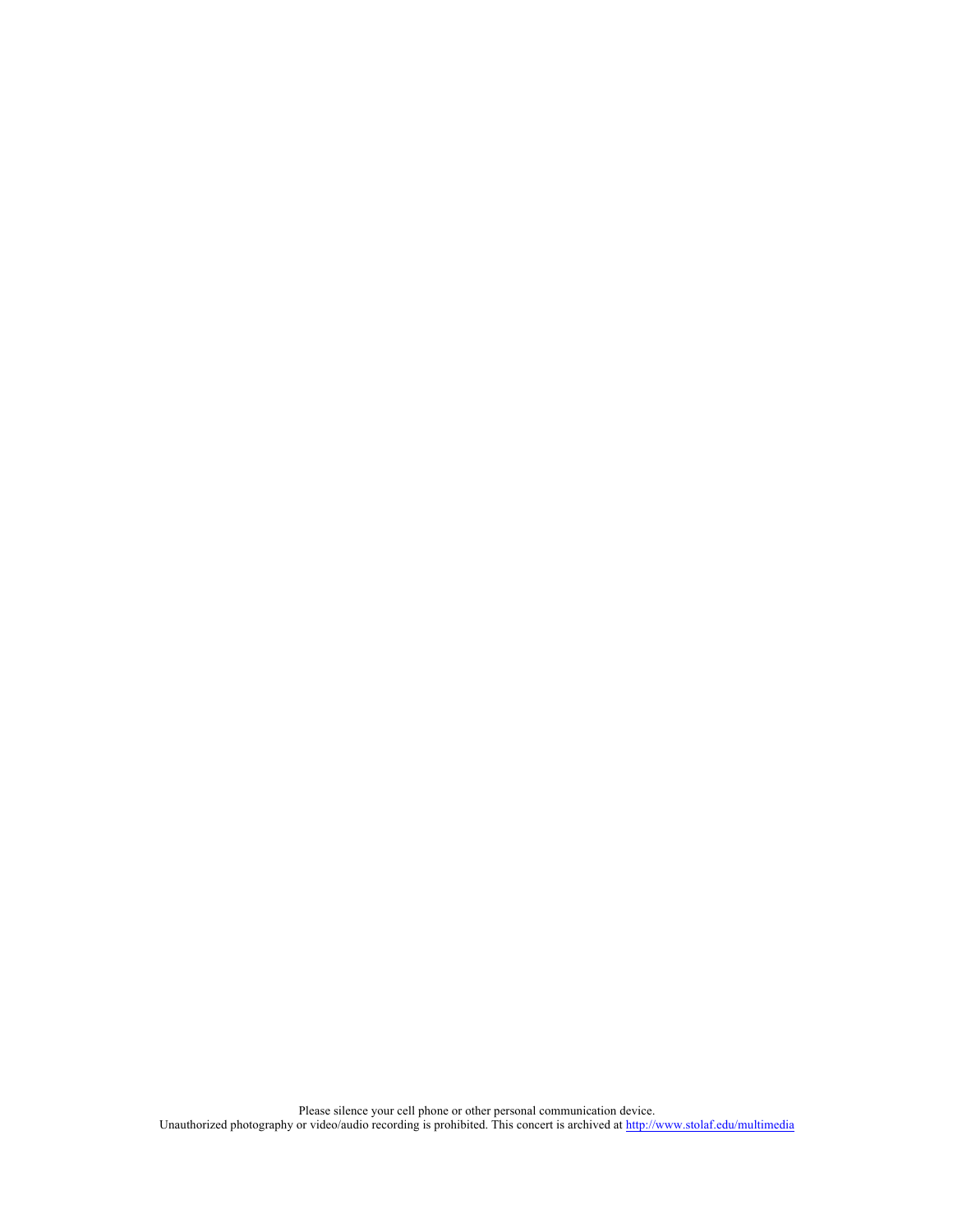## PROGRAM

### **Early Light** Carolyn Bremer (1957–2018)

Originally written for orchestra, *Early Light* was premiered by the Oklahoma City Philharmonic in 1995 and transcribed for concert band a few years later by the composer. According to the notes that appear in the score, "the musical material is largely derived from 'The Star-Spangled Banner.' One need not attribute an excess of patriotic fervor in the composer as a source for this optimistic homage to our national anthem; Carolyn Bremer, a passionate baseball fan since childhood, drew upon her feelings of happy anticipation at hearing the anthem played before ball games when writing her piece. The slapstick heard near the end echoes the crack of the bat on a long home run."

— *Program notes by Erika Svanoe*

## **El Salón México** Aaron Copland (1900–1990) arr. Mark Hindsley (1905–1999)

*El Salón México* was premiered in Mexico City on August 27, 1937. It was the result of an invitation from the Mexican composer/conductor Carlos Chávez for Aaron Copland to visit his country and conduct the *Orquesta Sinfónica de México* in an entire program of American works. Copland accepted the invitation, "fell in love with the country," and returned to visit and compose during several summers in the 1930s.

In 1932, he conceived the idea of writing an orchestral work built around popular Mexican tunes. The music of a dance hall, Salon Mexico in Mexico City, provided him with a tangible subject. "All that I could hope to do," he wrote, "was to reflect the Mexico of the tourists...because in that one 'hot spot' one felt, in a very natural and unaffected way, a close contact with the Mexican people. It wasn't the music I heard but the spirit I felt there, which attracted me. Something of that spirit is what I hope to have put in my music."

— *Program notes by Normon Smith, author of* Program Notes for Band

## **Vulnerable Joy** Jodie Blackshaw (b. 1971)

(World Premiere Performance)

*Vulnerable Joy* is inspired by the self-sacrifice, commitment, and humility of the mother humpback whale. As a mammal and a baleen whale, she grows to approximately 16 meters (52 feet) and lives at the ocean's surface in order to breath. She travels up to 6,500 kilometers (approximately 4,000 miles) from her feeding ground to birth her calf in warmer tropical waters. Once she leaves the feeding grounds of Antarctica or the cooler oceans of the Northern Hemisphere, she will not feed again until she returns some eight to nine months later. All the while, nursing her newborn calf with up to 600 liters (132 gallons) of milk per day.

In realizing the enormity of this feat, my mind turned to the whales who are closest to me, those who migrate along the east coast of Australia from Tonga to Antarctica. I imagined the sheer relief she must feel in that moment when the cool waters of the Southern Ocean rub her skin for the first time. She is tired and hungry, but in that moment (in my imagination), I feel her joy — her intense, overwhelming joy.

During the opening and closing of the performance, you may here the instrumentalists murmuring some words. This "chant" is made up of word fragments from eight different languages. The fragments used come from translations of the following words/phrases: "Welcome," "Peace be with you," "Live long and prosper," and "Love." The color and beauty of these translated words has been used not to create a direct translation of these English phrases, but to provide a link between the humpback whales' intelligent communication capability and our inability to understand them. For if we could, I feel sure they would be sending us a very clear message: please allow us to live our lives in peace, love, prosperity, and beautiful, awe-inspiring, vulnerable joy.

— *Program notes by the composer*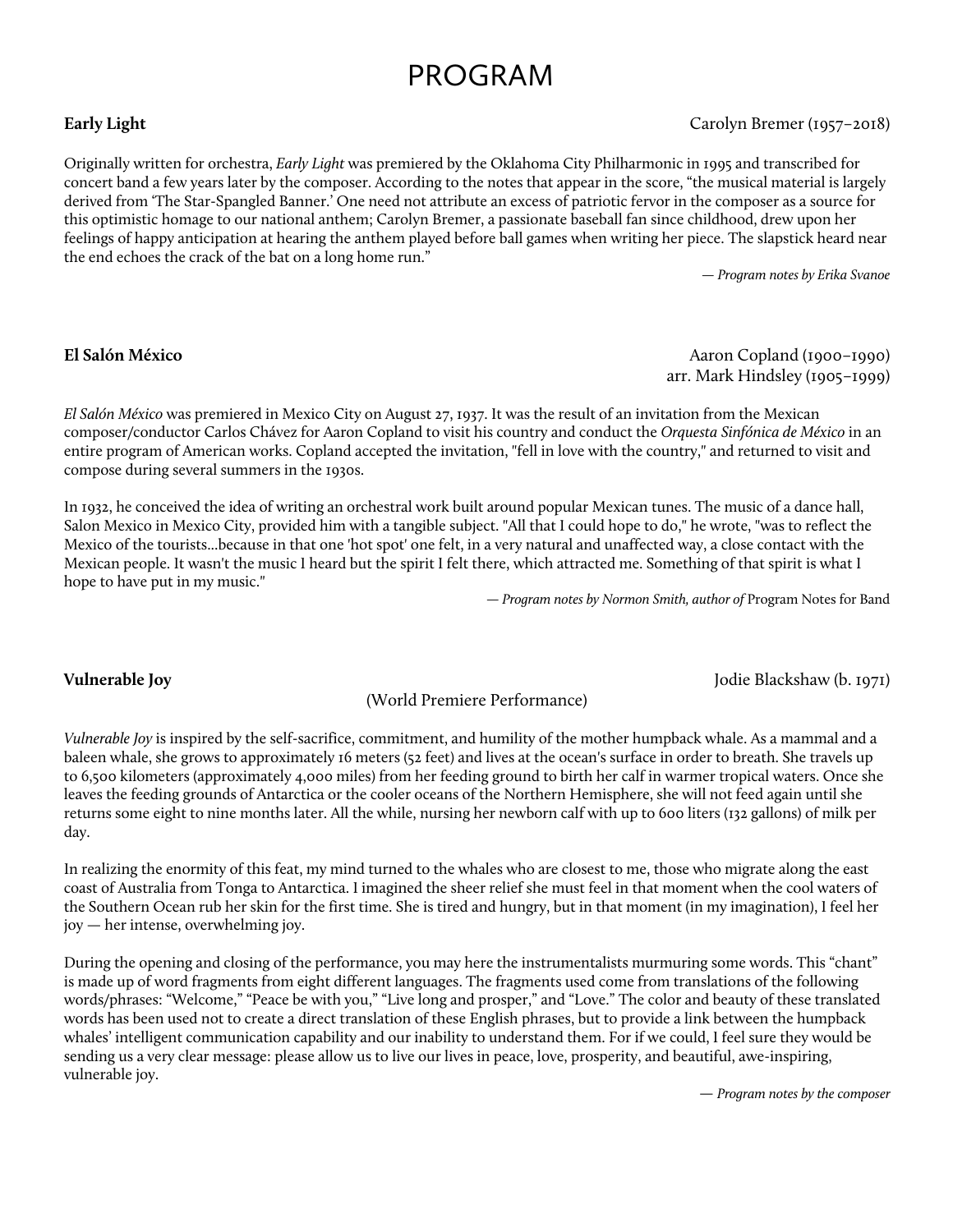The idea of writing *Danzón No. 2* originated in 1993 during a trip to Malinalco with the painter Andrés Fonseca and the dancer Irene Martínez, both of whom are experts in salon dances with a special passion for the *danzón*, which they were able to transmit to me from the beginning, and also during later trips to Veracruz and visits to the Colonia Salon in Mexico City. From these experiences onward, I started to learn the *danzón*'s rhythms, its form, its melodic outline, and to listen to the old recordings by Acerina and his Danzonera Orchestra. I was fascinated and I started to understand that the apparent lightness of the *danzón* is only like a visiting card for a type of music full of sensuality and qualitative seriousness, a genre which old Mexican people continue to dance with a touch of nostalgia and a jubilant escape towards their own emotional world; we can fortunately still see this in the embrace between music and dance that occurs in the state of Veracruz and in the dance parlors of Mexico City.

*Danzón No. 2* is a tribute to the environment that nourishes the genre. It endeavors to get as close as possible to the dance, to its nostalgic melodies, to its wild rhythms, and although it violates its intimacy, its form and its harmonic language, it is a very personal way of paying my respects and expressing my emotions towards truly popular music. *Danzón No. 2* was written on a commission by the Department of Musical Activities at Mexico's National Autonomous University and is dedicated to my daughter, Lily.

— *Program notes by the composer*

**Steampunk Suite** Erika Svanoe (b. 1976)

- I. Charley and the Mechanical Man Marching Band
- II. The Strange Case of Doctor Curie and Madam Hyde
- III. Bertie Wells Attends Mr. Verne's Lecture on Flying Machines
- IV. Barnum and Tesla's Tandem Bicycle

"Steampunk" refers to a subgenre of science fiction and sometimes fantasy that incorporates technology and aesthetic designs inspired by 19<sup>th</sup>-century industrial steam-powered machinery. It places an emphasis on steam- or spring-propelled gadgets. The most common historical steampunk settings are often set in the Victorian era, but in an alternative history where technology employs steam power. It may, therefore, be described as neo-Victorian. Steampunk features retrofuturistic inventions as people in the 19<sup>th</sup> century might have envisioned them, and is likewise rooted in the era's perspective on fashion, culture, architectural style, and art. Such technology may include fictional machines like those found in the works of H. G. Wells and Jules Verne.

*Steampunk Suite* attempts to depict various scenes that take place in a fictional, alternate history that features notable people alive in the Victorian era including Charles Ives, Marie Curie, H. G. Wells, Jules Verne, P. T. Barnum, and Nikola Tesla. It borrows from popular music of the era, including the cakewalk, march, waltz, and the song "Daisy Bell." These are combined with sounds of clockwork and imagined steam technology. It also borrows various musical elements from numerous composers of the time, including Ives, Sousa, Satie, Karl King, Stravinsky, and Weill, with some Khachaturian and Danny Elfman thrown in for good measure. This piece has been transcribed for wind ensemble from the original chamber work *Steampunk Scenes* by the composer.

— *Program notes by the composer*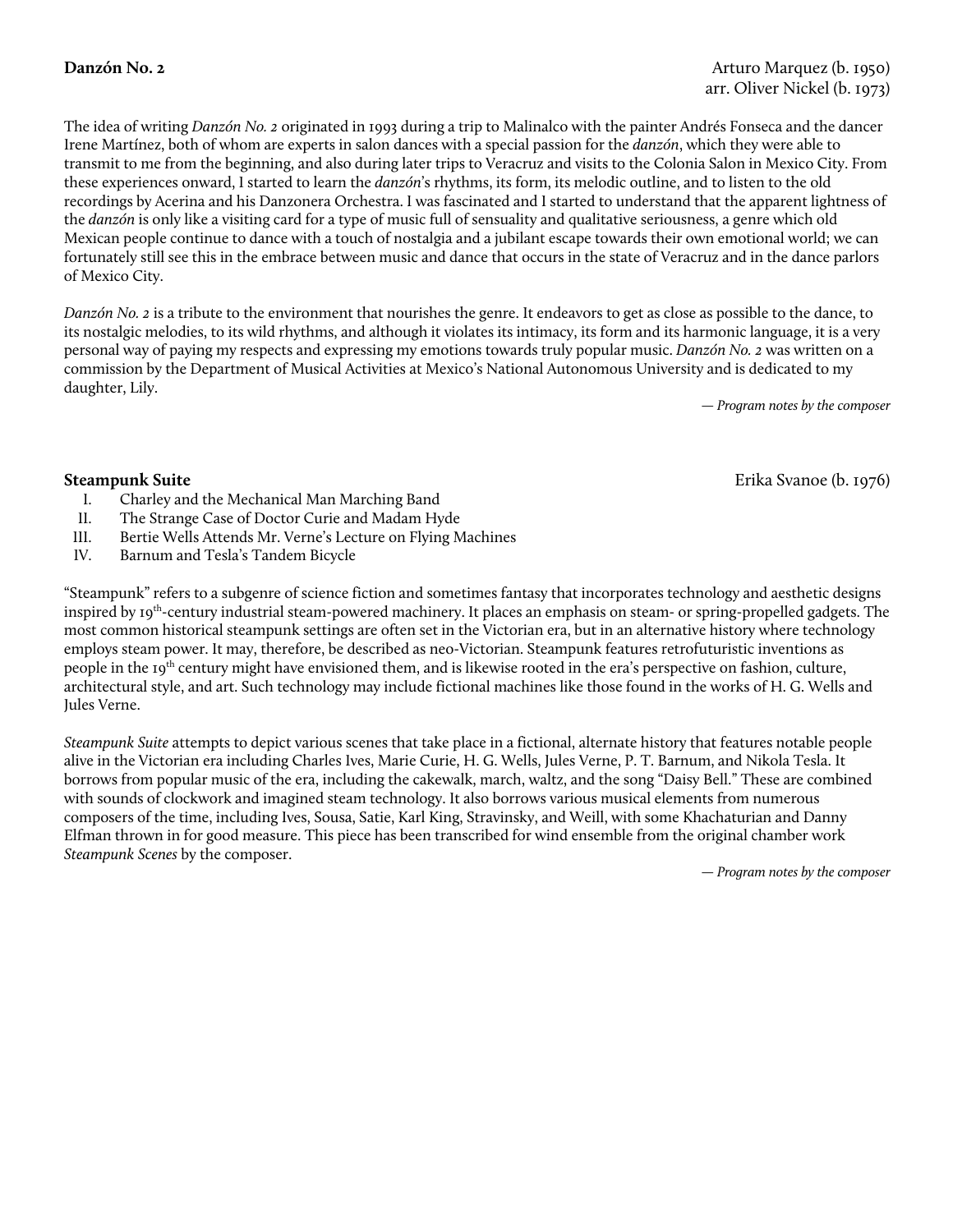# BIOGRAPHIES



Dr. **Erika Svanoe** is a conductor, composer, and educator, currently serving as the conductor of the Augsburg Concert Band at Augsburg University in Minneapolis, Minnesota. She is active as a guest conductor and clinician, appearing with high school, university, and festival ensembles across the United States.

Dr. Svanoe maintains an active schedule as a composer, writing music for band and chamber ensembles. Her first published work, *The Haunted Carousel*, won the 2014 NBA Young Band Composition Contest and her piece *Steampunk Suite* was performed by "The President's Own" United States Marine Band at the U.S. Capitol Building. Her music is published through Alfred Music, Schirmer on Demand, and self-published through Swan Maiden Press.



Dr. **Jodie Blackshaw** grew up in the southeast of rural Australia and formed a very personal relationship with music early in life through the creative application of her imagination to musical colors and movement. Today, she continues to seek creative experiences for students through her teaching and composing so they, too, may enjoy the personal relationship she discovered in her formative years.

In 2020, Blackshaw completed her Ph.D. in composition with Dr. Christopher Sainsbury at the Australian National University. In addition to composing and presenting music education workshops, Blackshaw is passionate about fostering equality in concert programs, including schools. In 2018, she curated the website www.colourfullmusic.com to share diverse wind band programs created by leading conductors with the global wind music community. In 2021, Blackshaw launched the Teaching Performance through Composition series. This series is evidence-based and was developed as part of Jodie's post-graduate studies into the compositional process and how best to apply that to an educational environment.

# SPECIAL THANKS

Thank you to **Dr. Matthew McClung** who rehearsed and prepared the St. Olaf Band for this concert. Dr. Matthew McClung is an orchestral percussionist, chamber musician, and soloist. He has performed with the symphony orchestras of Corpus Christi, Hong Kong, Honolulu, Houston, Minnesota, Phoenix, San Antonio, and Victoria, among others. Most recently, he has appeared as guest principal percussionist and timpanist with the Grammy-winning Saint Paul Chamber Orchestra. Matthew is currently an Adjunct Professor of Music at St. Olaf College, and the principal percussionist of the River Oaks Chamber Orchestra and the Glimmerglass Opera Festival. Matthew proudly endorses Vic Firth sticks and mallets, and Zildjian cymbals.

#### **MUSIC ORGANIZATIONS AND COLLEGE RELATIONS**

Michael Kyle '85, *vice president for enrollment and college relations* Jean Parish '88, *director of college relations for music organizations*  Terra Widdifield '95, *associate director of music organizations*  Connor Smith, *assistant director of music organizations for audience development* Sarah Gingerich '11*, coordinator of music organizations* Courtney Kleftis, *associate librarian for ensembles & performing rights* Kiernan Bartlett '21, *arts management intern for production & concert management* Ella Harpstead '20, *arts management intern for marketing & touring*

#### **FINE ARTS ADMISSIONS**

Molly Boes Ganza '08, *associate dean of fine arts recruitment*

#### **DEPARTMENT OF MUSIC**

Kathryn Ananda-Owens, *department chair* David Carter, *department vice-chair* Barb Barth, *academic administrative assistant – music* Lisa McDermott, *academic administrative assistant – music*  Jason Bystrom, *instrument coordinator*

#### **BROADCAST/MEDIA SERVICES**

Jeffrey O'Donnell '02, *director of broadcast/media services* Joshua Wyatt '05, *associate director of broadcast/media services* Sean Tonko, *technical media specialist* Rebecca Beam '18, *production specialist*